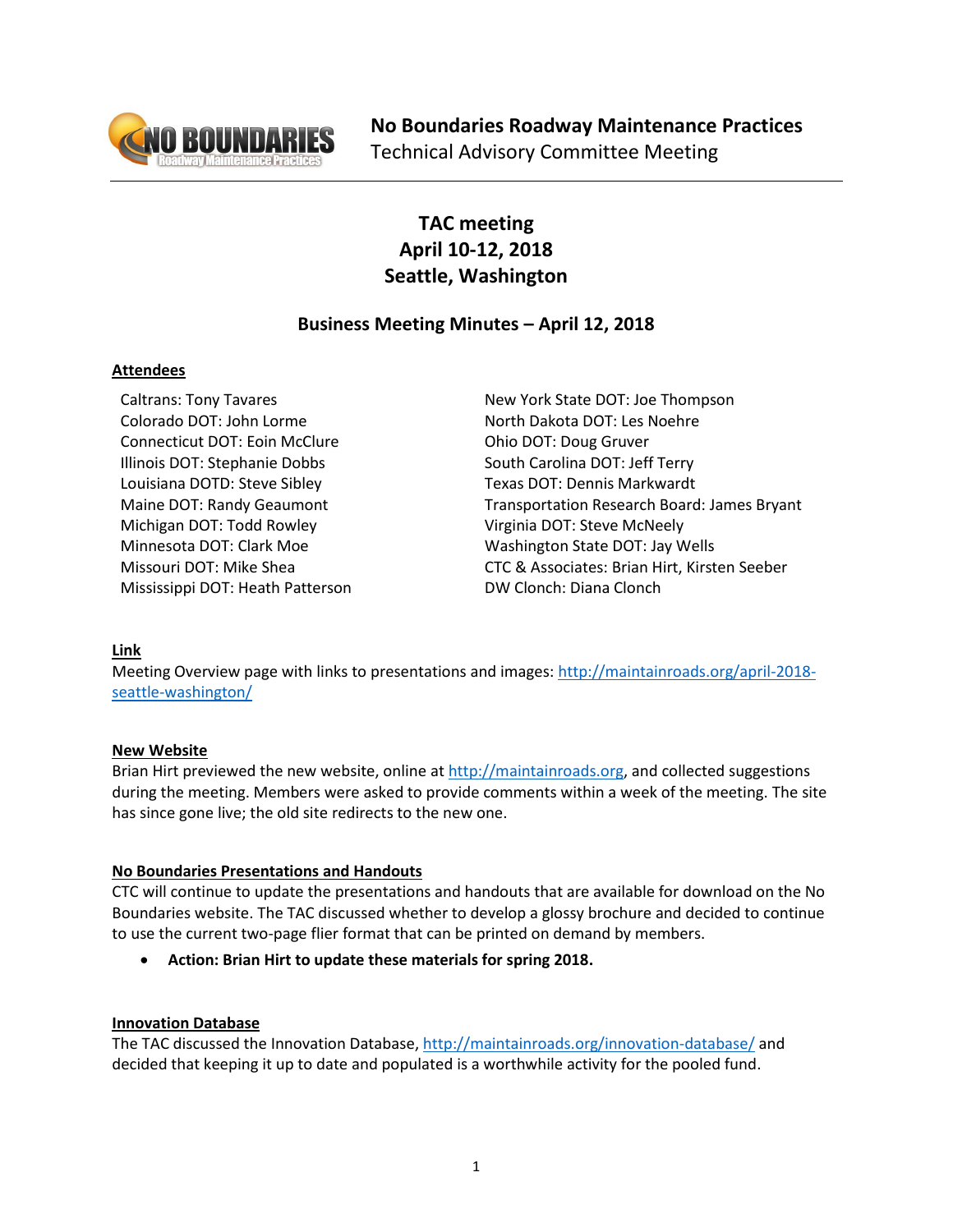- **Action: All members to make appropriate submissions to the database.** Submissions to and winners of state innovation programs could be a good source of database submissions.
- **Action: Brian Hirt and Diana Clonch to discuss strategies for DW Clonch to solicit submissions from members and others.**

## **Collaboration Opportunities with TRB**

TRB's James Bryant led a discussion of possible collaborative efforts between No Boundaries and TRB. Among these:

- 2019 TRB meeting
	- $\circ$  Lectern and poster sessions on maintenance innovations  $-$  No Boundaries members' innovations programs as well as state-level winning innovations (possibly vote on them among NB member states).
		- **Deadline** to submit is **September 1, 2018**.
	- o Half-day workshop; possible topic TBD.
		- **Deadline** to submit is **June 1, 2018**.
- Presentation or poster at 2019 joint TRB/AASHTO maintenance meeting
- TRB Webinars
	- o Live webinar (free only to TRB sponsors)
	- o Direct to recording (free to anyone)
- **Action: Brian Hirt to add to next conference call meeting agenda.**

#### **Other National Collaboration Opportunities and Efforts**

- Partner with AASHTO Innovation Initiative (AII, [http://aii.transportation.org,](http://aii.transportation.org/) formerly Technology Implementation Group).
- Present at the AASHTO SCOM meeting July 21-26, 2018.
	- o **Action: Jeff Terry and Heath Patterson to give a No Boundaries update at the meeting.**
	- o **Action: Brian to update materials for Jeff and Heath.**
- No Boundaries syntheses
	- $\circ$  Roundtable discussions may be the seed for national syntheses on detailed topics
	- $\circ$  The possible TRB session described above could likely be the basis of a synthesis of state innovation programs and competitions.
	- o Survey SCOM members as a resource
- Diana remains in dialogue with APWA about possible webinars. The team agreed that members' volunteer time is an appropriate form of contribution to APWA.

#### **Other Presentations and Member Outreach**

Several members are tentatively available to give No Boundaries updates in 2018:

- APWA North American Snow Conference, May 6-9, Indianapolis **Diana Clonch**
- Pacific Northwest Snowfighters, June 5-6, 2018, Spokane **Jay Wells**
- WASHTO Annual Meeting, June 10-13, 2018, Rapid City, S.D.— **Tony Tavares**
- SASHTO Annual Meeting, August 4-9, 2018, Dallas **Dennis Markwardt**
- National Roadside Vegetation Managers Association Conference, September 11-13, 2018, Chattanooga — **Todd Rowley, Dennis Markwardt**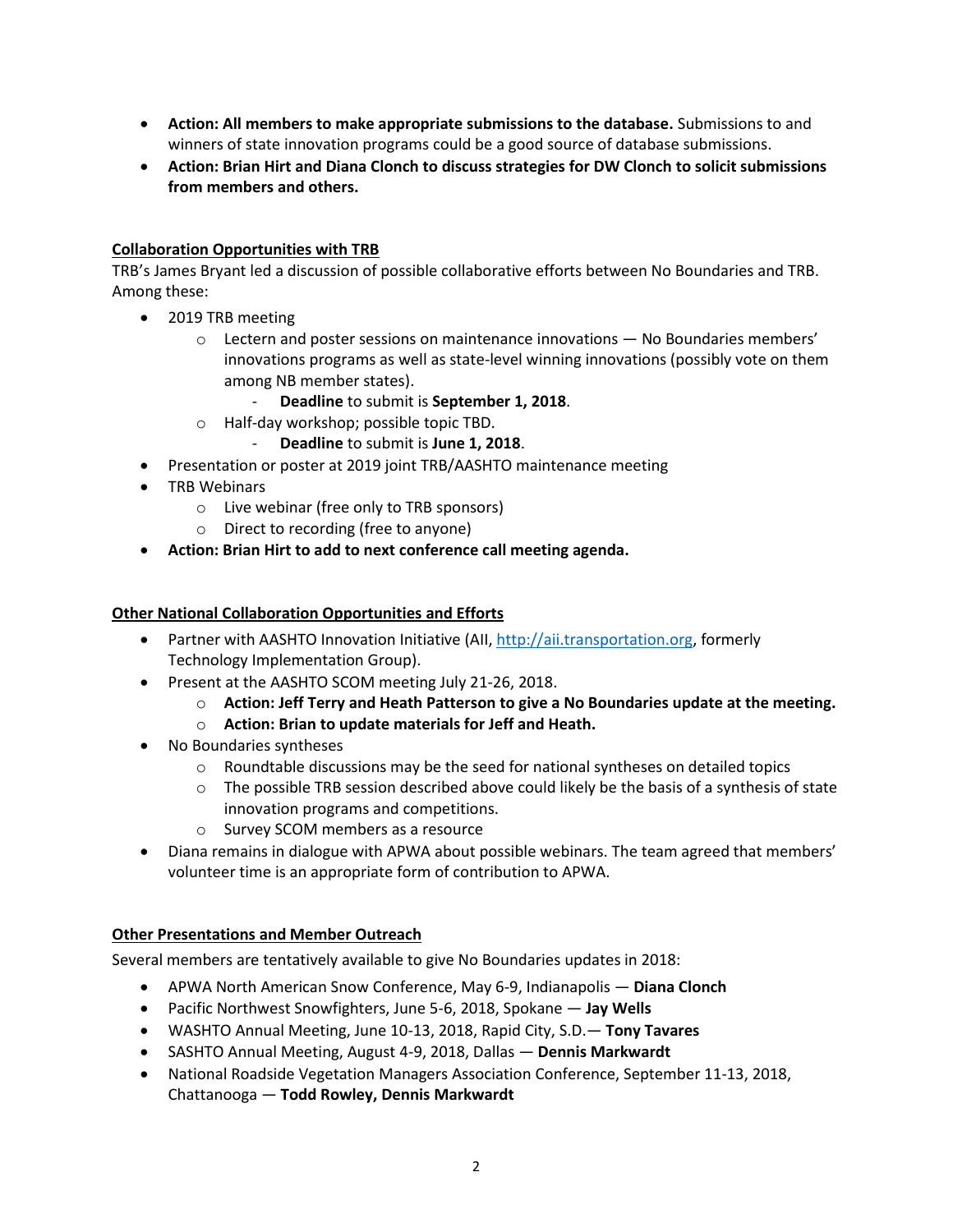- National Rest Area Safety meeting, September 2018, Ft. Worth **Stephanie Dobbs, Dennis Markwardt**
- Midwestern Pavement Preservation Conference, November 6-8, 2018, Madison **Mike Shea**
- See attached list for possible opportunities

## **Group Takeaways Roundtable**

To close out the first two days of the meeting in Seattle, the team held a roundtable discussion to allow all participants to name a few takeaways from the meeting. Members addressed:

- "Something you learned about and want to take back to your agency to discuss/consider/implement."
- "Something you want to ask another No Boundaries member or meeting guest more about."

Members' responses are detailed in the full rough meeting notes posted for TAC reference on the No Boundaries website, at [http://maintainroads.org/april-2018-seattle-washington/.](http://maintainroads.org/april-2018-seattle-washington/)

### **Budget Overview**

- The administration contract, for 9/1/15 through 6/30/19, has a total budget of \$670,000. This is a forecast number based on current commitments and future commitments from current partners and projected partners. The pooled fund can only spend what it receives in actual commitments/transfers from partners, so it may not end up spending up to the \$670,000.
- Commitments through March 1, 2018 total \$580,000.
- The detailed budget is online at [http://maintainroads.org/download/tac-meeting-seattle-wa-april-](http://maintainroads.org/download/tac-meeting-seattle-wa-april-10-12-2018-budget/)[10-12-2018-budget/](http://maintainroads.org/download/tac-meeting-seattle-wa-april-10-12-2018-budget/)

## **Next TAC Face-to-Face Meeting**

The team decided to continue its plan to hold semiannual meetings and to move forward with planning a fall meeting. Dennis Markwardt volunteered Texas DOT to host the meeting in Austin.

- **Action: Brian will send out a scheduling poll to identify the week for the meeting in October or November. (Completed: The meeting has been set for October 16-18).**
- Agenda (to discuss further):
	- o Possible roundtable topics:
		- UAVs for maintenance (Jay Wells)
		- Training/apprenticeship programs (as an alternative to four-year college) (Stephanie Dobbs)
		- Curve sign placement (Joe Thompson)
	- o Innovations, other presentations, tours
- John Lorme volunteered Colorado DOT to host the spring 2019 meeting in Denver.

#### **Next TAC Conference Call**

**Action: Brian will send out a scheduling poll for a call in June to begin planning the fall meeting and to discuss other activities in progress.**